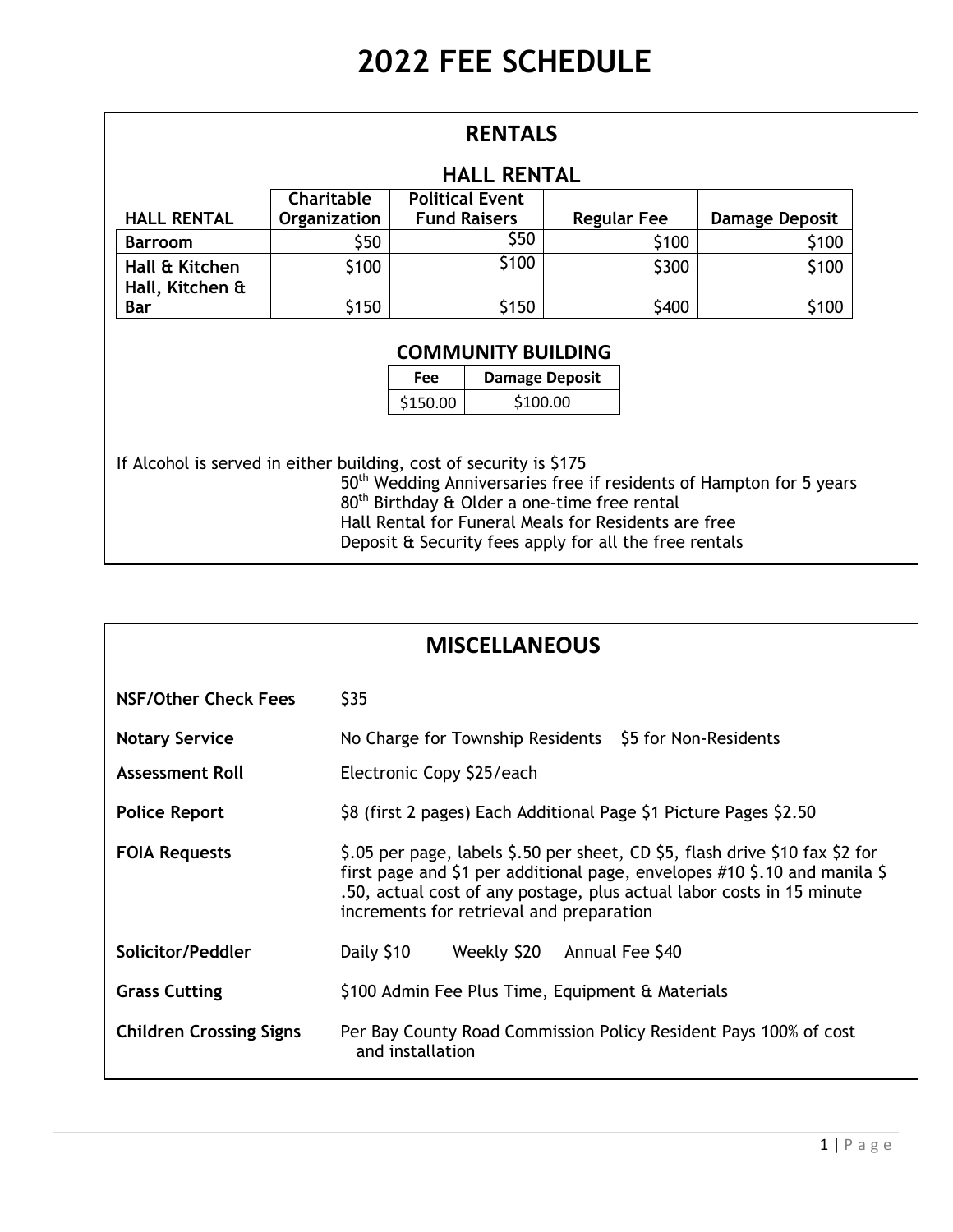## **UTILITIES**

| SEWER |  |
|-------|--|
|-------|--|

| Meter<br><b>Size</b> | 2022<br>Daily Rate | <b>RTS</b><br>Qrtrly<br>Charge | Min<br><b>Qrtly Usage</b> | Min Qrtly<br>Usage<br>Charge | <b>Total Min</b><br><b>Qrtly Charge</b> |  |
|----------------------|--------------------|--------------------------------|---------------------------|------------------------------|-----------------------------------------|--|
| 5/8"                 | \$0.9071           | \$82.77                        | 8                         | \$44.56                      | \$127.33                                |  |
| 3/4"                 | \$1.3302           | \$121.38                       | 9                         | \$50.13                      | \$171.51                                |  |
| 1"                   | \$2.5329           | \$231.13                       | 9                         | \$50.13                      | \$281.26                                |  |
| $11/4" - 11/2"$      | \$5.6129           | \$512.18                       | 9                         | \$50.13                      | \$562.31                                |  |
| 2"                   | \$9.9854           | \$911.17                       | 20                        | \$111.40                     | \$1,022.57                              |  |
| 3"                   | \$22.4065          | \$2,044.59                     | 20                        | \$111.40                     | \$2,155.99                              |  |
| 4"                   | \$39.7959          | \$3,631.38                     | 20                        | \$111.40                     | \$3,742.78                              |  |
| 6"                   | \$89.4807          | \$8,165.11                     | 20                        | \$111.40                     | \$8,276.51                              |  |
| Consumers            | \$89.4807          | \$8,165.11                     | 20                        | \$157.80                     | \$8,322.91                              |  |
|                      |                    | Per Unit                       | \$5.57                    |                              |                                         |  |

## **WATER**

| Meter<br><b>Size</b> | Daily Rate<br>(RTS/90 days) | <b>RTS</b><br>Quarterly<br>Charge | <b>Total Min</b><br><b>Qtrly Charge</b> |
|----------------------|-----------------------------|-----------------------------------|-----------------------------------------|
| 5/8"                 | 0.2376                      | \$21.38                           | \$21.38                                 |
| 3/4"                 | 0.2926                      | \$26.33                           | \$26.33                                 |
| 1"                   | 0.4439                      | \$39.95                           | \$39.95                                 |
| $11/4" - 11/2"$      | 0.8701                      | \$78.31                           | \$78.31                                 |
| 2"                   | 1.4753                      | \$132.78                          | \$132.78                                |
| 3"                   | 3.1941                      | \$287.47                          | \$287.47                                |
| 4"                   | 5.6006                      | \$504.05                          | \$504.05                                |
| 6"                   | 12.4760                     | \$1,122.84                        | \$1,122.84                              |
|                      | Per Unit                    | \$4.45                            |                                         |

Garbage \$20.00/month

**Water Meters** 5/8" \$310 3/4" \$360 1" \$460 1-1/2" \$780 Others-Cost of Meter

**Processing of Shut Notice \$5.00 Red Tag Fee \$15** 

**Water Shut Off or Turn On Fee** \$50.00

Residential Water or Sewer Tap \$3,200 Plus \$50 Inspection Fee Illegal Taps are double

**Developer Installed Main and Service Leads** \$1,600 for Water or Sewer Plus \$50 inspection fee for each

**Other than single family residential taps,** customer pays all fees including restoration **Bulk Water** \$6.00/ccf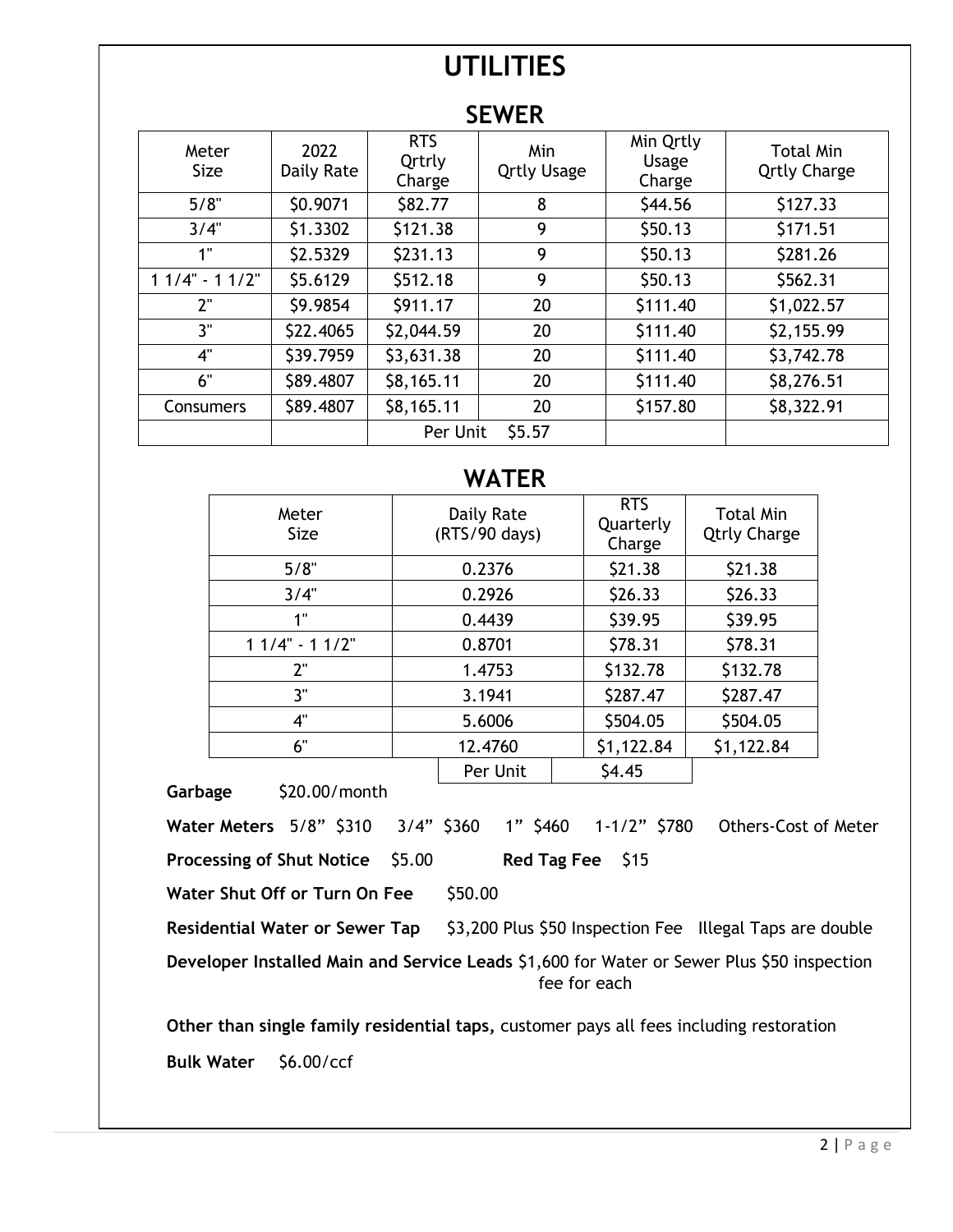| <b>BUILDING/ZONING</b>                                                                                                                                                 |                                                                                                                 |                                                                         |                    |  |  |  |
|------------------------------------------------------------------------------------------------------------------------------------------------------------------------|-----------------------------------------------------------------------------------------------------------------|-------------------------------------------------------------------------|--------------------|--|--|--|
| <b>Re-Occupancy Certificate</b>                                                                                                                                        | \$250                                                                                                           |                                                                         |                    |  |  |  |
| <b>Rezoning</b>                                                                                                                                                        | \$750                                                                                                           |                                                                         |                    |  |  |  |
| <b>Special Use Permit</b>                                                                                                                                              | Residential \$300                                                                                               | Commercial \$500                                                        |                    |  |  |  |
| <b>Site Plan</b><br>Type II \$750 Base Fee plus additional amounts in table below for Escrow<br>If Type II is less than \$100,000 then only the \$750 Base Fee applies |                                                                                                                 |                                                                         |                    |  |  |  |
| <b>Site Plan</b>                                                                                                                                                       |                                                                                                                 | <b>Project Cost</b>                                                     | Fee                |  |  |  |
| Type I - Residential                                                                                                                                                   |                                                                                                                 | Any                                                                     | \$50 Fee No Escrow |  |  |  |
| Type II - Commercial                                                                                                                                                   |                                                                                                                 | \$100,000-\$500,000                                                     | \$750              |  |  |  |
|                                                                                                                                                                        |                                                                                                                 | \$500,001-\$1 million                                                   | \$1,500            |  |  |  |
|                                                                                                                                                                        |                                                                                                                 | \$1 million-\$2.5 million                                               | \$2,500            |  |  |  |
|                                                                                                                                                                        |                                                                                                                 | \$2.5 million and above                                                 | \$5,000            |  |  |  |
| <b>Land Division</b>                                                                                                                                                   | \$50                                                                                                            |                                                                         |                    |  |  |  |
|                                                                                                                                                                        | <b>Subdivision Plat Review</b><br>\$100 for up to 20 Lots and \$5 for each additional lot<br>(Per Ordinance 27) |                                                                         |                    |  |  |  |
| <b>Special Meetings</b>                                                                                                                                                | Planning Commission \$400 Zoning Board of Appeals \$300                                                         |                                                                         |                    |  |  |  |
| Variance or Ordinance Interpretation ZBA                                                                                                                               | Residential \$250<br>Commercial \$750                                                                           |                                                                         |                    |  |  |  |
| <b>Permit Renewal</b>                                                                                                                                                  | Plumbing)                                                                                                       | \$50 if Renewed Before Expiration \$100 if after (Electrical, Heating & |                    |  |  |  |
|                                                                                                                                                                        | Building Percentage of Original Permit based on Percentage<br>Completed                                         |                                                                         |                    |  |  |  |
| <b>Demolition Permit</b><br>\$10 for Residential \$25 for Commercial                                                                                                   |                                                                                                                 |                                                                         |                    |  |  |  |
|                                                                                                                                                                        |                                                                                                                 |                                                                         |                    |  |  |  |